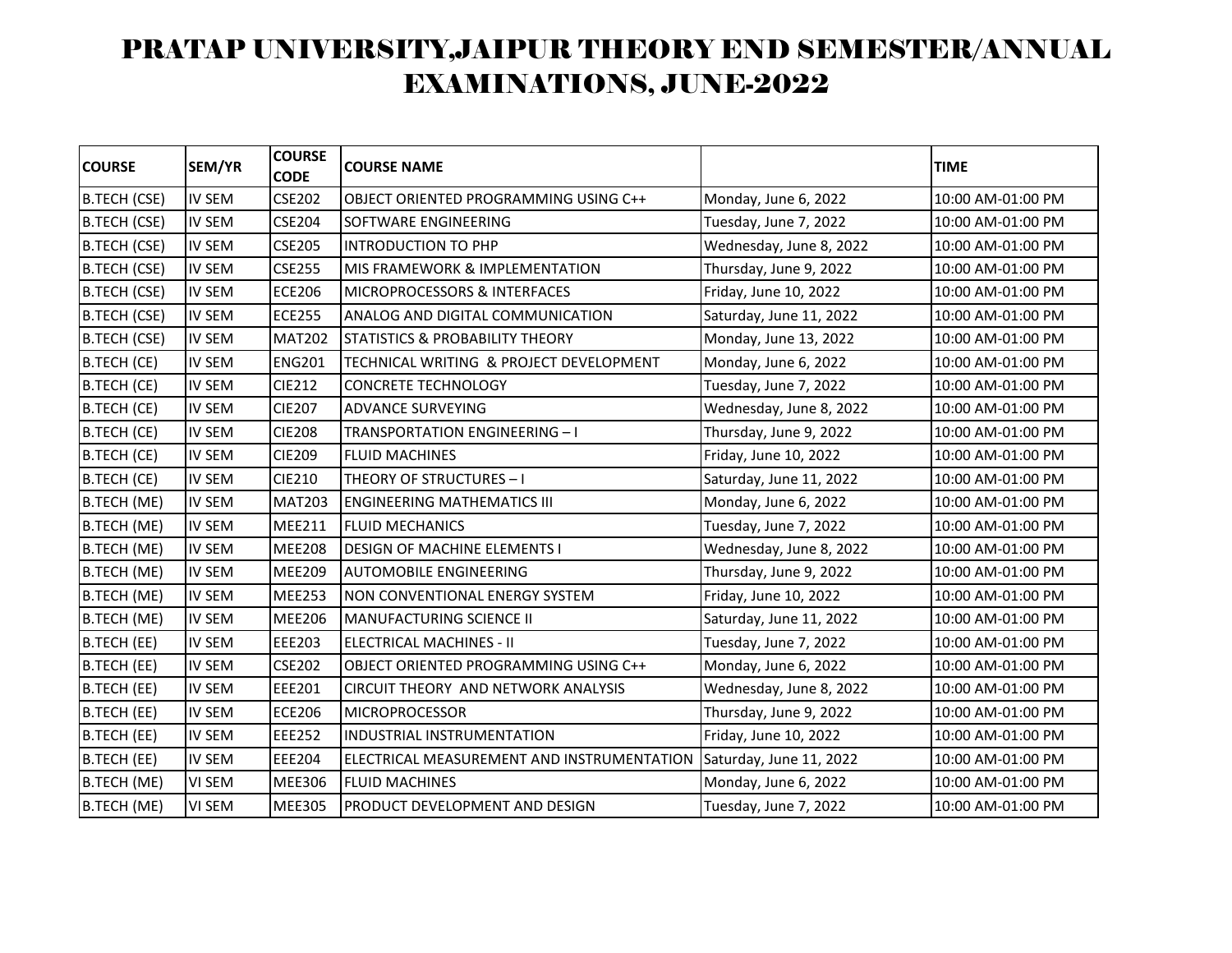| B.TECH (ME)         | <b>VI SEM</b>   | <b>MEE360</b> | MANAGING TECHNOLOGICAL CHANGES                    | Wednesday, June 8, 2022 | 10:00 AM-01:00 PM |
|---------------------|-----------------|---------------|---------------------------------------------------|-------------------------|-------------------|
| B.TECH (ME)         | VI SEM          | <b>MEE309</b> | ADVANCE STRENGTH OF MATERIAL                      | Thursday, June 9, 2022  | 10:00 AM-01:00 PM |
| B.TECH (ME)         | VI SEM          | <b>MEE308</b> | DESIGN OF MACHINE ELEMENT II                      | Friday, June 10, 2022   | 10:00 AM-01:00 PM |
| B.TECH (ME)         | VI SEM          | <b>MEE307</b> | PRODUCTION PLANNING AND CONTROL                   | Saturday, June 11, 2022 | 10:00 AM-01:00 PM |
| B.TECH (ME)         | <b>VIII SEM</b> | <b>MEE410</b> | Design of Non Conventional Energy System          | Monday, June 6, 2022    | 10:00 AM-01:00 PM |
| B.TECH (ME)         | <b>VIII SEM</b> | <b>MEE457</b> | Design of air conditioning Systems                | Tuesday, June 7, 2022   | 10:00 AM-01:00 PM |
| B.TECH (EE)         | VI SEM          | <b>EEE305</b> | Non Conventional Energy Sources                   | Monday, June 6, 2022    | 10:00 AM-01:00 PM |
| <b>B.TECH (EE)</b>  | VI SEM          | <b>EEE306</b> | Power System Engineering-II                       | Tuesday, June 7, 2022   | 10:00 AM-01:00 PM |
| B.TECH (EE)         | VI SEM          | <b>EEE352</b> | Bio Medical Instrumentation Engineering           | Wednesday, June 8, 2022 | 10:00 AM-01:00 PM |
| B.TECH (EE)         | VI SEM          | <b>MAT353</b> | Simulation & Modeling - Statistics                | Thursday, June 9, 2022  | 10:00 AM-01:00 PM |
| <b>B.TECH (EE)</b>  | VI SEM          | <b>EEE355</b> | Advanced Distribution System                      | Thursday, June 9, 2022  | 10:00 AM-01:00 PM |
| B.TECH (EE)         | VI SEM          | <b>EEE356</b> | Modern Control Theory                             | Friday, June 10, 2022   | 10:00 AM-01:00 PM |
| B.TECH (EE)         | VI SEM          | <b>EEE357</b> | Solar Cell Technology                             | Saturday, June 11, 2022 | 10:00 AM-01:00 PM |
| <b>B.TECH (EE)</b>  | VI SEM          | <b>EEE358</b> | Economic Operation of Power Systems               | Monday, June 13, 2022   | 10:00 AM-01:00 PM |
| B.TECH (EE)         | VI SEM          | <b>EEE359</b> | Power System Operation & Control                  | Tuesday, June 14, 2022  | 10:00 AM-01:00 PM |
| B.TECH (EE)         | <b>VIII SEM</b> | <b>EEE405</b> | Application of Power Electronics to Power Systems | Monday, June 6, 2022    | 10:00 AM-01:00 PM |
| <b>B.TECH (EE)</b>  | <b>VIII SEM</b> | <b>CSE359</b> | Artificial Intelligence                           | Friday, June 10, 2022   | 10:00 AM-01:00 PM |
| B.TECH (EE)         | <b>VIII SEM</b> | <b>EEE455</b> | <b>Energy Resources and Conversion</b>            | Wednesday, June 8, 2022 | 10:00 AM-01:00 PM |
| B.TECH (EE)         | <b>VIII SEM</b> | <b>EEE457</b> | <b>EHV AC/DC Transmission</b>                     | Thursday, June 9, 2022  | 10:00 AM-01:00 PM |
| <b>B.TECH (ECE)</b> | <b>IV SEM</b>   | <b>MAT204</b> | Random Variables & Stochastic Processes           | Monday, June 6, 2022    | 10:00 AM-01:00 PM |
| B.TECH (ECE)        | <b>IV SEM</b>   | <b>ECE204</b> | Analog Electronic & Integrated Circuits           | Tuesday, June 7, 2022   | 10:00 AM-01:00 PM |
| <b>B.TECH (ECE)</b> | <b>IV SEM</b>   | <b>ECE205</b> | Electromagnetic & Transmission Lines              | Wednesday, June 8, 2022 | 10:00 AM-01:00 PM |
| <b>B.TECH (ECE)</b> | <b>IV SEM</b>   | <b>ECE209</b> | Microprocessors & Microcontrollers                | Thursday, June 9, 2022  | 10:00 AM-01:00 PM |
| <b>B.TECH (ECE)</b> | <b>IV SEM</b>   | <b>ECE207</b> | Signals and Systems with MATLAB                   | Friday, June 10, 2022   | 10:00 AM-01:00 PM |
| <b>B.TECH (ECE)</b> | <b>IV SEM</b>   | <b>MGT253</b> | Inter personal Communication Skills               | Saturday, June 11, 2022 | 10:00 AM-01:00 PM |
| <b>B.TECH (ECE)</b> | <b>IV SEM</b>   | <b>EEE253</b> | <b>Industrial Automation</b>                      | Monday, June 13, 2022   | 10:00 AM-01:00 PM |
| <b>B.TECH (ECE)</b> | <b>IV SEM</b>   | <b>ECE253</b> | Medical Electronics & Instrumentation             | Tuesday, June 14, 2022  | 10:00 AM-01:00 PM |
| <b>B.TECH (ECE)</b> | <b>IV SEM</b>   | <b>CSE202</b> | Object Oriented Programming Using C++             | Monday, June 6, 2022    | 10:00 AM-01:00 PM |
|                     |                 |               |                                                   |                         |                   |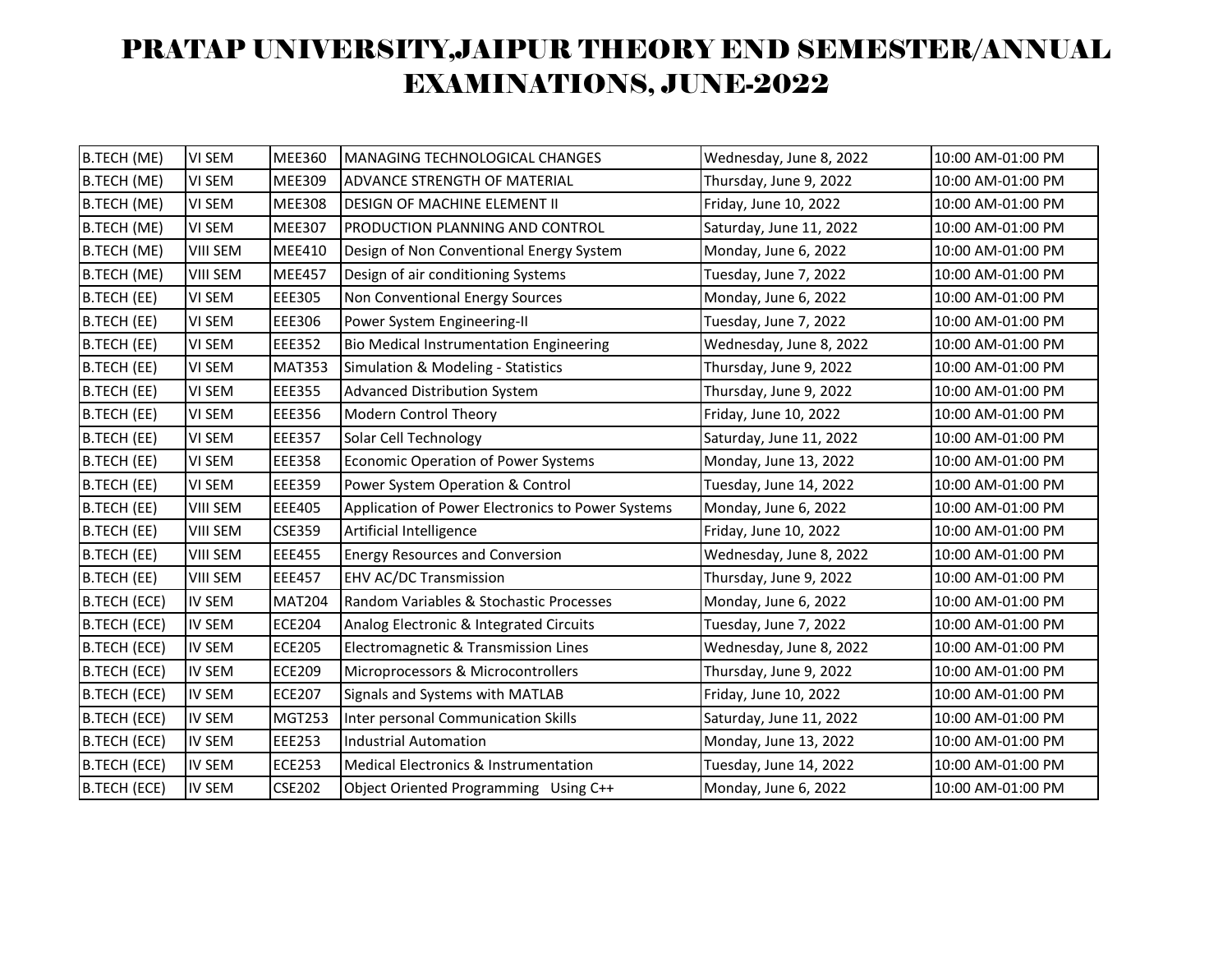| <b>B.TECH (ECE)</b> | <b>IV SEM</b>   | <b>CSE204</b> | Software Engineering                                                 | Tuesday, June 7, 2022   | 10:00 AM-01:00 PM |
|---------------------|-----------------|---------------|----------------------------------------------------------------------|-------------------------|-------------------|
| <b>B.TECH (ECE)</b> | VI SEM          | <b>EEE308</b> | Industrial Engineering & Operations                                  | Monday, June 6, 2022    | 10:00 AM-01:00 PM |
| B.TECH (ECE)        | VI SEM          | <b>ECE305</b> | <b>Digital Communication Systems</b>                                 | Tuesday, June 7, 2022   | 10:00 AM-01:00 PM |
| B.TECH (ECE)        | VI SEM          | <b>ECE306</b> | <b>Embedded Systems</b>                                              | Wednesday, June 8, 2022 | 10:00 AM-01:00 PM |
| <b>B.TECH (ECE)</b> | VI SEM          | <b>ECE307</b> | <b>Digital Signal Processing</b>                                     | Thursday, June 9, 2022  | 10:00 AM-01:00 PM |
| B.TECH (ECE)        | VI SEM          | <b>ECE357</b> | Microelectronics                                                     | Friday, June 10, 2022   | 10:00 AM-01:00 PM |
| <b>B.TECH (ECE)</b> | VI SEM          | <b>CSE306</b> | <b>Operating System</b>                                              | Saturday, June 11, 2022 | 10:00 AM-01:00 PM |
| B.TECH (ECE)        | VI SEM          | <b>ECE359</b> | Satellite Communication                                              | Monday, June 13, 2022   | 10:00 AM-01:00 PM |
| B.TECH (ECE)        | <b>VIII SEM</b> | <b>ECE405</b> | I C Technology                                                       | Monday, June 6, 2022    | 10:00 AM-01:00 PM |
| <b>B.TECH (ECE)</b> | <b>VIII SEM</b> | <b>ECE456</b> | Adv. Microprocessors & Embedded systems                              | Tuesday, June 7, 2022   | 10:00 AM-01:00 PM |
| B.TECH (ECE)        | <b>VIII SEM</b> | <b>ECE457</b> | <b>Remote Sensing</b>                                                | Wednesday, June 8, 2022 | 10:00 AM-01:00 PM |
| B.TECH (ECE)        | <b>VIII SEM</b> | <b>ECE458</b> | Solar Cell Technology                                                | Thursday, June 9, 2022  | 10:00 AM-01:00 PM |
| <b>B.TECH (ECE)</b> | <b>VIII SEM</b> | <b>CSE359</b> | Artificial Intelligence                                              | Friday, June 10, 2022   | 10:00 AM-01:00 PM |
| B.TECH (CE)         | <b>VIII SEM</b> | <b>CIE409</b> | ADVANCED STRUCTURE & DESIGN - II                                     | Monday, June 6, 2022    | 10:00 AM-01:00 PM |
| B.TECH (CE)         | <b>VIII SEM</b> | <b>CIE410</b> | GEO-TECHNICAL ENGINEERING - II                                       | Tuesday, June 7, 2022   | 10:00 AM-01:00 PM |
| B.TECH (CE)         | <b>VIII SEM</b> | <b>CIE457</b> | <b>AIRPORT ENGINEERING</b>                                           | Wednesday, June 8, 2022 | 10:00 AM-01:00 PM |
| B.TECH (CE)         | VI SEM          | CIE306        | PROJECT MANAGEMENT                                                   | Monday, June 6, 2022    | 10:00 AM-01:00 PM |
| B.TECH (CE)         | VI SEM          | <b>CIE308</b> | THEORY OF STRUCTURES - II                                            | Tuesday, June 7, 2022   | 10:00 AM-01:00 PM |
| B.TECH (CE)         | <b>VI SEM</b>   | <b>CIE309</b> | <b>IRRIGATION ENGINEERING</b>                                        | Wednesday, June 8, 2022 | 10:00 AM-01:00 PM |
| B.TECH (CE)         | VI SEM          | <b>CIE312</b> | STRUCTURE DESIGN & DRAWING - II                                      | Thursday, June 9, 2022  | 10:00 AM-01:00 PM |
| B.TECH (CE)         | VI SEM          | <b>CIE313</b> | <b>ENVIRONMENTAL ENGINEERING - I</b>                                 | Friday, June 10, 2022   | 10:00 AM-01:00 PM |
| <b>B.TECH (CSE)</b> | VI SEM          | <b>CSE304</b> | SYSTEM SOFTWARE & COMPILER DESIGN                                    | Monday, June 6, 2022    | 10:00 AM-01:00 PM |
| B.TECH (CSE)        | VI SEM          | <b>CSE307</b> | <b>COMPUTER GRAPHICS</b>                                             | Tuesday, June 7, 2022   | 10:00 AM-01:00 PM |
| <b>B.TECH (CSE)</b> | VI SEM          | CSE460        | DIGITAL IMAGE PROCESSING                                             | Wednesday, June 8, 2022 | 10:00 AM-01:00 PM |
| <b>B.TECH (CSE)</b> | VI SEM          | <b>ECE460</b> | <b>EMBEDDED SYSTEM DESIGN</b>                                        | Thursday, June 9, 2022  | 10:00 AM-01:00 PM |
| <b>B.TECH (CSE)</b> | VI SEM          | CSE356        | <b>WEB TECHNOLOGIES</b>                                              | Friday, June 10, 2022   | 10:00 AM-01:00 PM |
| <b>B.TECH (CSE)</b> | VI SEM          | <b>CSE253</b> | FUNDAMENTALS OF LINUX AND SHELL PROGRAMMING Wednesday, June 15, 2022 |                         | 10:00 AM-01:00 PM |
| <b>B.TECH (CSE)</b> | <b>VIII SEM</b> | CSE461        | <b>REAL TIME SYSTEMS</b>                                             | Tuesday, June 7, 2022   | 10:00 AM-01:00 PM |
|                     |                 |               |                                                                      |                         |                   |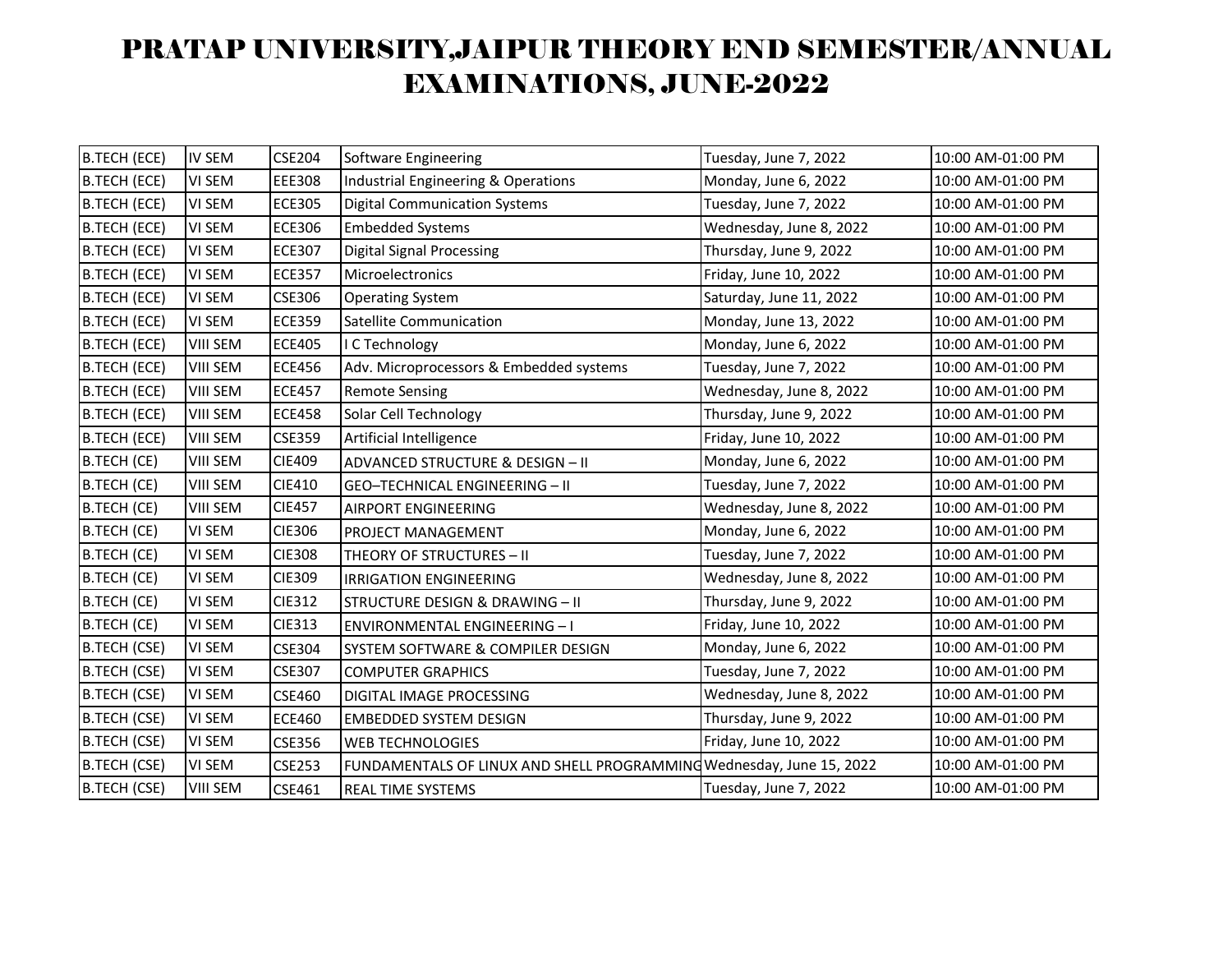| <b>B.TECH (CSE)</b> | <b>VIII SEM</b> | <b>CSE458</b> | INTRODUCTION TO SOFT COMPUTING                                       | Friday, June 10, 2022    | 10:00 AM-01:00 PM |
|---------------------|-----------------|---------------|----------------------------------------------------------------------|--------------------------|-------------------|
| B.TECH (CSE)        | <b>VIII SEM</b> | CSE463        | <b>INFORMATION SYSTEM SECURITIES</b>                                 | Thursday, June 9, 2022   | 10:00 AM-01:00 PM |
| B.TECH (IT)         | <b>IV SEM</b>   | <b>ITE202</b> | OBJECT ORIENTED PROGRAMMING USING C++                                | Monday, June 6, 2022     | 10:00 AM-01:00 PM |
| B.TECH (IT)         | <b>IV SEM</b>   | <b>ITE205</b> | SOFTWARE ENGINEERING                                                 | Tuesday, June 7, 2022    | 10:00 AM-01:00 PM |
| B.TECH (IT)         | <b>IV SEM</b>   | <b>ITE252</b> | FUNDAMENTALS OF LINUX AND SHELL PROGRAMMING Wednesday, June 15, 2022 |                          | 10:00 AM-01:00 PM |
| B.TECH (IT)         | <b>IV SEM</b>   | <b>ITE255</b> | MIS FRAMEWORK & IMPLEMENTATION                                       | Thursday, June 9, 2022   | 10:00 AM-01:00 PM |
| B.TECH (IT)         | <b>IV SEM</b>   | <b>ECE206</b> | MICROPROCESSORS & INTERFACES                                         | Friday, June 10, 2022    | 10:00 AM-01:00 PM |
| B.TECH (IT)         | <b>IV SEM</b>   | <b>ECE255</b> | ANALOG AND DIGITAL COMMUNICATION                                     | Saturday, June 11, 2022  | 10:00 AM-01:00 PM |
| B.TECH (IT)         | <b>IV SEM</b>   | <b>MAT301</b> | <b>STATISTICS &amp; PROBABILITY THEORY</b>                           | Monday, June 13, 2022    | 10:00 AM-01:00 PM |
| B.TECH (IT)         | <b>VIII SEM</b> | <b>ITE465</b> | <b>REAL TIME SYSTEMS</b>                                             | Tuesday, June 7, 2022    | 10:00 AM-01:00 PM |
| B.TECH (IT)         | <b>VIII SEM</b> | <b>ITE407</b> | <b>INFORMATION SYSTEM SECURITIES</b>                                 | Thursday, June 9, 2022   | 10:00 AM-01:00 PM |
| B.TECH (IT)         | <b>VIII SEM</b> | <b>ITE353</b> | <b>EMERGING TRENDS OF INFORMATION TECHNOLOGY</b>                     | Wednesday, June 8, 2022  | 10:00 AM-01:00 PM |
| <b>B.SC (IT)</b>    | IV SEM          | CSB104        | INTRODUCTION TO INFORMATION TECHNOLOGY                               | Monday, June 6, 2022     | 10:00 AM-01:00 PM |
| B.SC (IT)           | <b>IV SEM</b>   | <b>CSB206</b> | DATA COMMUNICATIONS AND COMPUTER                                     | Wednesday, June 8, 2022  | 10:00 AM-01:00 PM |
| B.SC (IT)           | IV SEM          | <b>CSB208</b> | SOFTWARE ENGINEERING                                                 | Tuesday, June 7, 2022    | 10:00 AM-01:00 PM |
| B.SC (IT)           | IV SEM          | <b>CSB252</b> | <b>MULTIMEDIA SYSTEMS</b>                                            | Thursday, June 9, 2022   | 10:00 AM-01:00 PM |
| B.SC (IT)           | <b>IV SEM</b>   | <b>ECD203</b> | 8085 MICROPROCESSORS                                                 | Friday, June 10, 2022    | 10:00 AM-01:00 PM |
| <b>B.SC (IT)</b>    | IV SEM          | <b>MAT305</b> | STATISTICS AND PROBABILITY                                           | Monday, June 13, 2022    | 10:00 AM-01:00 PM |
| B.SC (IT)           | <b>VIII SEM</b> | CSB354        | SOFT COMPUTING                                                       | Friday, June 10, 2022    | 10:00 AM-01:00 PM |
| <b>B.SC (IT)</b>    | VIII SEM        | <b>CSB357</b> | NETWORK SECURITY AND CRYPTOGRAPHY                                    | Tuesday, June 7, 2022    | 10:00 AM-01:00 PM |
| <b>BCA</b>          | IV SEM          | <b>CAI207</b> | <b>INTRODUCTION TO PHP</b>                                           | Wednesday, June 8, 2022  | 10:00 AM-01:00 PM |
| <b>BCA</b>          | IV SEM          | <b>CAI251</b> | <b>INTERNET PROGRAMMING</b>                                          | Monday, June 6, 2022     | 10:00 AM-01:00 PM |
| <b>BCA</b>          | <b>IV SEM</b>   | <b>CAI206</b> | SOFTWARE ENGINEERING                                                 | Tuesday, June 7, 2022    | 10:00 AM-01:00 PM |
| <b>BCA</b>          | IV SEM          | <b>CAI253</b> | UNIX OPERATING SYSTEM                                                | Wednesday, June 15, 2022 | 10:00 AM-01:00 PM |
| <b>BCA</b>          | IV SEM          | <b>ECE258</b> | MICROPROCESSOR AND ITS APPLICATIONS                                  | Friday, June 10, 2022    | 10:00 AM-01:00 PM |
| <b>BCA</b>          | IV SEM          | <b>ENG202</b> | PROFESSIONAL ENGLISH                                                 | Saturday, June 11, 2022  | 10:00 AM-01:00 PM |
| <b>BCA</b>          | VI SEM          | <b>CAI302</b> | <b>COMPUTER GRAPHICS</b>                                             | Tuesday, June 7, 2022    | 10:00 AM-01:00 PM |
| <b>BCA</b>          | VI SEM          | <b>CAI304</b> | <b>WEB TECHNOLOGY</b>                                                | Friday, June 10, 2022    | 10:00 AM-01:00 PM |
|                     |                 |               |                                                                      |                          |                   |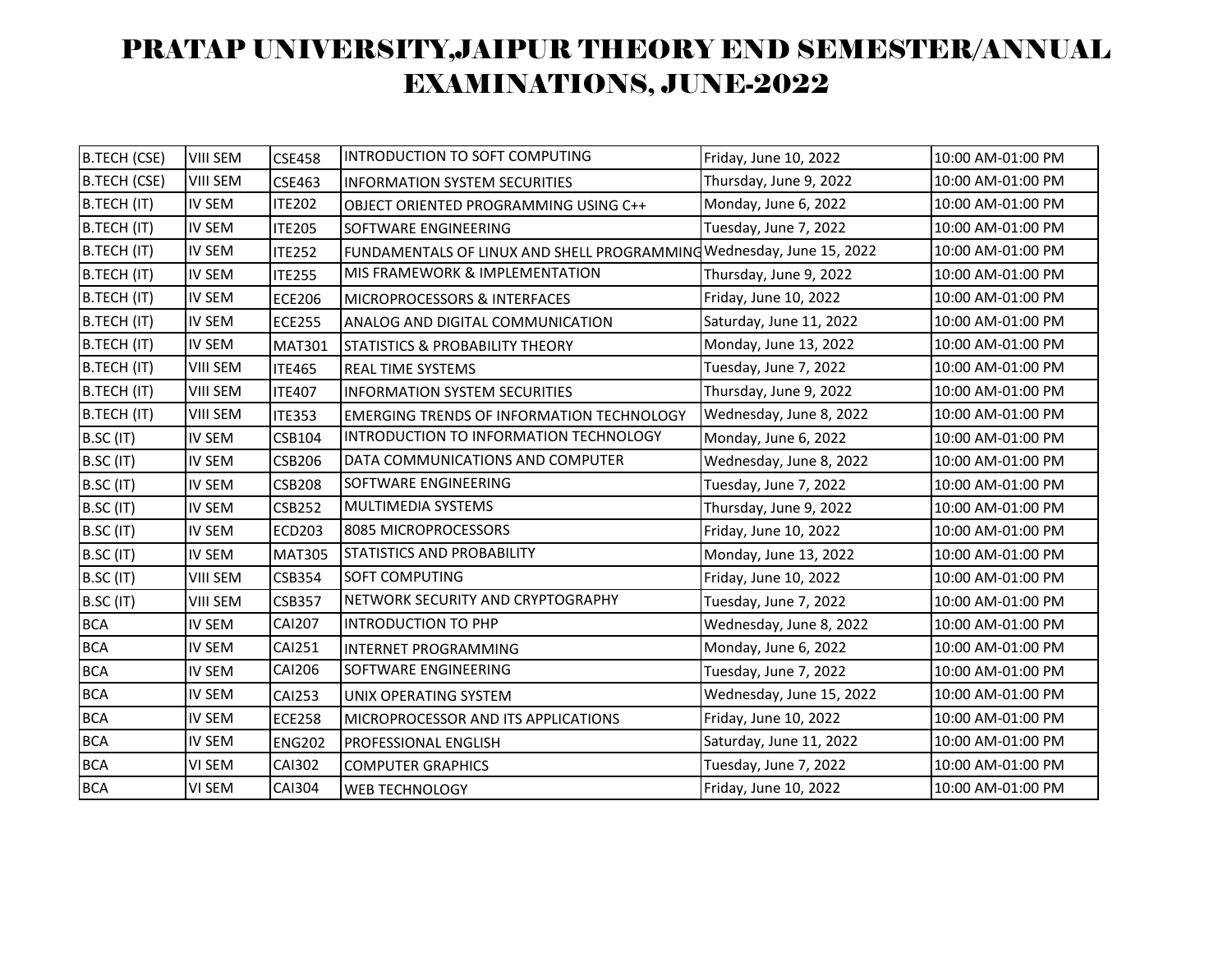| <b>BCA</b>  | <b>VI SEM</b> | <b>CAI354</b> | <b>DISTRIBUTED SYSTEMS</b>                   | Wednesday, June 8, 2022  | 10:00 AM-01:00 PM |
|-------------|---------------|---------------|----------------------------------------------|--------------------------|-------------------|
| <b>BCA</b>  | VI SEM        | <b>CAI358</b> | <b>CLOUD COMPUTING</b>                       | Thursday, June 9, 2022   | 10:00 AM-01:00 PM |
| <b>BSC</b>  | <b>II YR</b>  | <b>MAT221</b> | <b>GEOMETRY</b>                              | Monday, June 6, 2022     | 10:00 AM-01:00 PM |
| <b>BSC</b>  | II YR         | <b>MAT222</b> | <b>DIFFERNTIAL EQAUTION</b>                  | Tuesday, June 7, 2022    | 10:00 AM-01:00 PM |
| <b>BSC</b>  | <b>II YR</b>  | CHY104        | PHYSCIAL CHEMISTRY                           | Wednesday, June 8, 2022  | 10:00 AM-01:00 PM |
| <b>BSC</b>  | <b>II YR</b>  | <b>CHY205</b> | <b>ANALYTICAL CHEMISTRY</b>                  | Thursday, June 9, 2022   | 10:00 AM-01:00 PM |
| <b>BSC</b>  | II YR         | <b>PHY209</b> | <b>ELECTROMAGNETICS</b>                      | Friday, June 10, 2022    | 10:00 AM-01:00 PM |
| <b>BSC</b>  | II YR         | <b>PHY212</b> | SOLID STATE AND NUCLEAR PHYSICS              | Saturday, June 11, 2022  | 10:00 AM-01:00 PM |
| <b>B.ED</b> | <b>II YR</b>  | <b>BED201</b> | KNOWLEDGE AND CURRICULUM (PART-II)           | Monday, June 6, 2022     | 10:00 AM-01:00 PM |
| <b>B.ED</b> | II YR         | <b>BED202</b> | <b>GENDER, SCHOOL AND SOCIETY</b>            | Tuesday, June 7, 2022    | 10:00 AM-01:00 PM |
| B.ED        | II YR         | <b>BED203</b> | ASSESSEMENT FOR LEARNING                     | Wednesday, June 8, 2022  | 10:00 AM-01:00 PM |
| <b>B.ED</b> | <b>II YR</b>  | <b>BED204</b> | <b>CREATING AND INCLUSIVE SCHOOL</b>         | Thursday, June 9, 2022   | 10:00 AM-01:00 PM |
| <b>B.ED</b> | <b>II YR</b>  | <b>BED205</b> | <b>ENVIRONMENTAL EDUCATION</b>               | Friday, June 10, 2022    | 10:00 AM-01:00 PM |
| B.ED        | II YR         | <b>BED206</b> | <b>OPEN AIR/SUPW CAMP</b>                    | Saturday, June 11, 2022  | 10:00 AM-01:00 PM |
| <b>B.ED</b> | <b>II YR</b>  | EPC103        | CRITICAL UNDERSTANDING OF ICT                | Monday, June 13, 2022    | 10:00 AM-01:00 PM |
| <b>B.ED</b> | <b>II YR</b>  | EPC104        | UNDERSTANDING TO SELF                        | Tuesday, June 14, 2022   | 10:00 AM-01:00 PM |
| <b>B.ED</b> | II YR         | <b>BED251</b> | PEDAGOGY OF A SCHOOL SUBJECT: HINDI          | Wednesday, June 15, 2022 | 10:00 AM-01:00 PM |
| <b>B.ED</b> | <b>II YR</b>  | <b>BED252</b> | PEDAGOGY OF A SCHOOL SUBJECT: SANSKRIT       | Wednesday, June 15, 2022 | 10:00 AM-01:00 PM |
| <b>B.ED</b> | II YR         | <b>BED253</b> | PEDAGOGY OF A SCHOOL SUBJECT: ENGLISH        | Wednesday, June 15, 2022 | 10:00 AM-01:00 PM |
| B.ED        | II YR         | <b>BED254</b> | PEDAGOGY OF A SCHOOL SUBJECT: URDU           | Wednesday, June 15, 2022 | 10:00 AM-01:00 PM |
| <b>B.ED</b> | <b>II YR</b>  | <b>BED255</b> | PEDAGOGY OF A SCHOOL SUBJECT: HISTORY        | Wednesday, June 15, 2022 | 10:00 AM-01:00 PM |
| <b>B.ED</b> | II YR         | <b>BED256</b> | PEDAGOGY OF A SCHOOL SUBJECT: ECONOMICS      | Wednesday, June 15, 2022 | 10:00 AM-01:00 PM |
| <b>B.ED</b> | II YR         | <b>BED257</b> | PEDAGOGY OF A SCHOOL SUBJECT: CIVICS         | Wednesday, June 15, 2022 | 10:00 AM-01:00 PM |
| <b>B.ED</b> | <b>II YR</b>  | <b>BED258</b> | PEDAGOGY OF A SCHOOL SUBJECT: GEOGRAPHY      | Wednesday, June 15, 2022 | 10:00 AM-01:00 PM |
| <b>B.ED</b> | II YR         | <b>BED259</b> | PEDAGOGY OF A SCHOOL SUBJECT: SOCIAL STUDIES | Wednesday, June 15, 2022 | 10:00 AM-01:00 PM |
| <b>B.ED</b> | <b>II YR</b>  | <b>BED260</b> | PEDAGOGY OF A SCHOOL SUBJECT: MATHEMATICS    | Wednesday, June 15, 2022 | 10:00 AM-01:00 PM |
| <b>B.ED</b> | II YR         | <b>BED261</b> | PEDAGOGY OF A SCHOOL SUBJECT: PHYSICS        | Wednesday, June 15, 2022 | 10:00 AM-01:00 PM |
| <b>B.ED</b> | II YR         | <b>BED262</b> | PEDAGOGY OF A SCHOOL SUBJECT: CHEMISTRY      | Wednesday, June 15, 2022 | 10:00 AM-01:00 PM |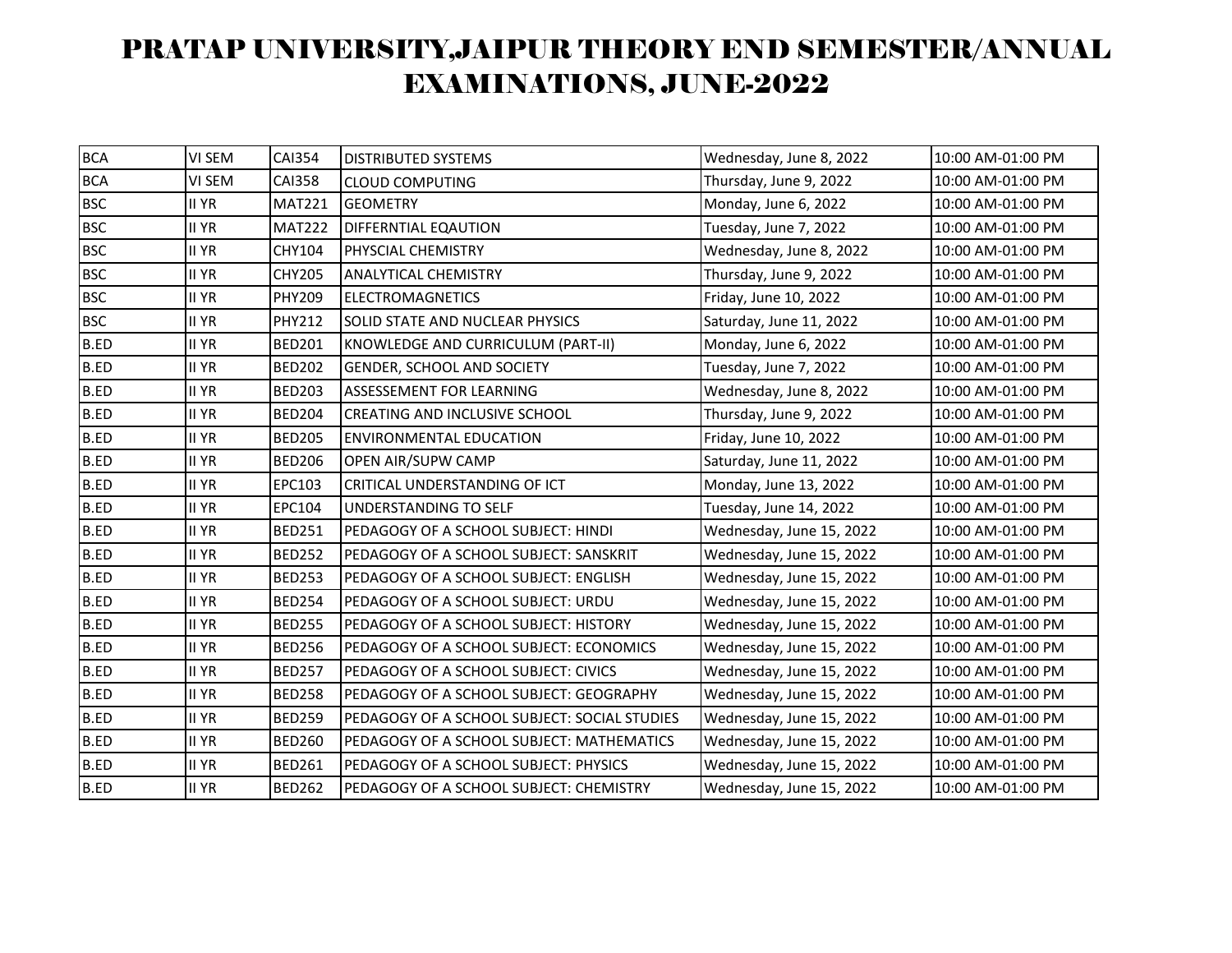| <b>B.ED</b>     | <b>II YR</b>  | <b>BED263</b> | PEDAGOGY OF A SCHOOL SUBJECT: BIOLOGY         | Wednesday, June 15, 2022 | 10:00 AM-01:00 PM |
|-----------------|---------------|---------------|-----------------------------------------------|--------------------------|-------------------|
| <b>B.ED</b>     | II YR         | <b>BED264</b> | PEDAGOGY OF A SCHOOL SUBJECT: GENERAL SCIENCE | Wednesday, June 15, 2022 | 10:00 AM-01:00 PM |
| <b>B.ED</b>     | <b>II YR</b>  | <b>BED265</b> | PEDAGOGY OF A SCHOOL SUBJECT: HOME SCIENCE    | Wednesday, June 15, 2022 | 10:00 AM-01:00 PM |
| <b>B.ED</b>     | II YR         | <b>BED266</b> | PEDAGOGY OF A SCHOOL SUBJECT: COMMERCE        | Wednesday, June 15, 2022 | 10:00 AM-01:00 PM |
| <b>B.ED</b>     | II YR         | <b>BED267</b> | PEDAGOGY OF A SCHOOL SUBJECT: COMMERCE BOOK   | Wednesday, June 15, 2022 | 10:00 AM-01:00 PM |
| <b>B.ED</b>     | <b>II YR</b>  | <b>BED268</b> | PEDAGOGY OF A SCHOOL SUBJECT: DRAWING AND     | Wednesday, June 15, 2022 | 10:00 AM-01:00 PM |
| <b>B.ED</b>     | II YR         | <b>BED269</b> | PEDAGOGY OF A SCHOOL SUBJECT: MUSIC           | Wednesday, June 15, 2022 | 10:00 AM-01:00 PM |
| <b>B.ED</b>     | II YR         | <b>BED270</b> | PEDAGOGY OF A SCHOOL SUBJECT: PSYCHOLOGY      | Wednesday, June 15, 2022 | 10:00 AM-01:00 PM |
| <b>B.ED</b>     | <b>II YR</b>  | <b>BED271</b> | PEDAGOGY OF A SCHOOL SUBJECT: SOCIOLOGY       | Wednesday, June 15, 2022 | 10:00 AM-01:00 PM |
| <b>BBA</b>      | IV SEM        | <b>MGT206</b> | <b>Financial Management</b>                   | Monday, June 6, 2022     | 10:00 AM-01:00 PM |
| <b>BBA</b>      | <b>IV SEM</b> | <b>MGT210</b> | Sales& Distribution                           | Tuesday, June 7, 2022    | 10:00 AM-01:00 PM |
| <b>BBA</b>      | <b>IV SEM</b> | <b>MGT211</b> | <b>Marketing Management</b>                   | Wednesday, June 8, 2022  | 10:00 AM-01:00 PM |
| <b>BBA</b>      | IV SEM        | <b>MGT204</b> | <b>Material Management</b>                    | Thursday, June 9, 2022   | 10:00 AM-01:00 PM |
| <b>BBA</b>      | <b>IV SEM</b> | <b>MGT260</b> | Human Resource Development                    | Friday, June 10, 2022    | 10:00 AM-01:00 PM |
| <b>BBA</b>      | VI SEM        | <b>MGT358</b> | Management Of Trade Union                     | Monday, June 6, 2022     | 10:00 AM-01:00 PM |
| <b>BBA</b>      | VI SEM        | <b>MGT360</b> | Retail Management                             | Tuesday, June 7, 2022    | 10:00 AM-01:00 PM |
| <b>BBA</b>      | VI SEM        | <b>MGT362</b> | <b>Banking Services And Operations</b>        | Wednesday, June 8, 2022  | 10:00 AM-01:00 PM |
| <b>BBA</b>      | VI SEM        | <b>MGT353</b> | <b>Consumer Behaviour</b>                     | Thursday, June 9, 2022   | 10:00 AM-01:00 PM |
| <b>B.COM</b>    | II YR         | <b>MGT201</b> | <b>Research Methodology</b>                   | Monday, June 6, 2022     | 10:00 AM-01:00 PM |
| <b>B.COM</b>    | <b>II YR</b>  | <b>MGT206</b> | <b>Financial Management</b>                   | Tuesday, June 7, 2022    | 10:00 AM-01:00 PM |
| <b>B.COM</b>    | <b>II YR</b>  | <b>MGT207</b> | Human Resource Management                     | Wednesday, June 8, 2022  | 10:00 AM-01:00 PM |
| <b>B.COM</b>    | II YR         | <b>MGT211</b> | <b>Marketing Management</b>                   | Thursday, June 9, 2022   | 10:00 AM-01:00 PM |
| <b>B.COM</b>    | <b>II YR</b>  | <b>MGT209</b> | <b>Cost Accounting</b>                        | Friday, June 10, 2022    | 10:00 AM-01:00 PM |
| <b>B.COM</b>    | II YR         | <b>MGT259</b> | <b>Project Management</b>                     | Saturday, June 11, 2022  | 10:00 AM-01:00 PM |
| <b>B.COM</b>    | <b>II YR</b>  | <b>MGT261</b> | <b>Financial Institutions and Markets</b>     | Monday, June 13, 2022    | 10:00 AM-01:00 PM |
| <b>B.PHARMA</b> | <b>IV SEM</b> | <b>BP401T</b> | Pharmaceutical Organic Chemistry III- Theory  | Monday, June 6, 2022     | 10:00 AM-01:00 PM |
| <b>B.PHARMA</b> | <b>IV SEM</b> | <b>BP402T</b> | Medicinal Chemistry I - Theory                | Tuesday, June 7, 2022    | 10:00 AM-01:00 PM |
| <b>B.PHARMA</b> | <b>IV SEM</b> | <b>BP403T</b> | Physical Pharmaceutics II - Theory            | Wednesday, June 8, 2022  | 10:00 AM-01:00 PM |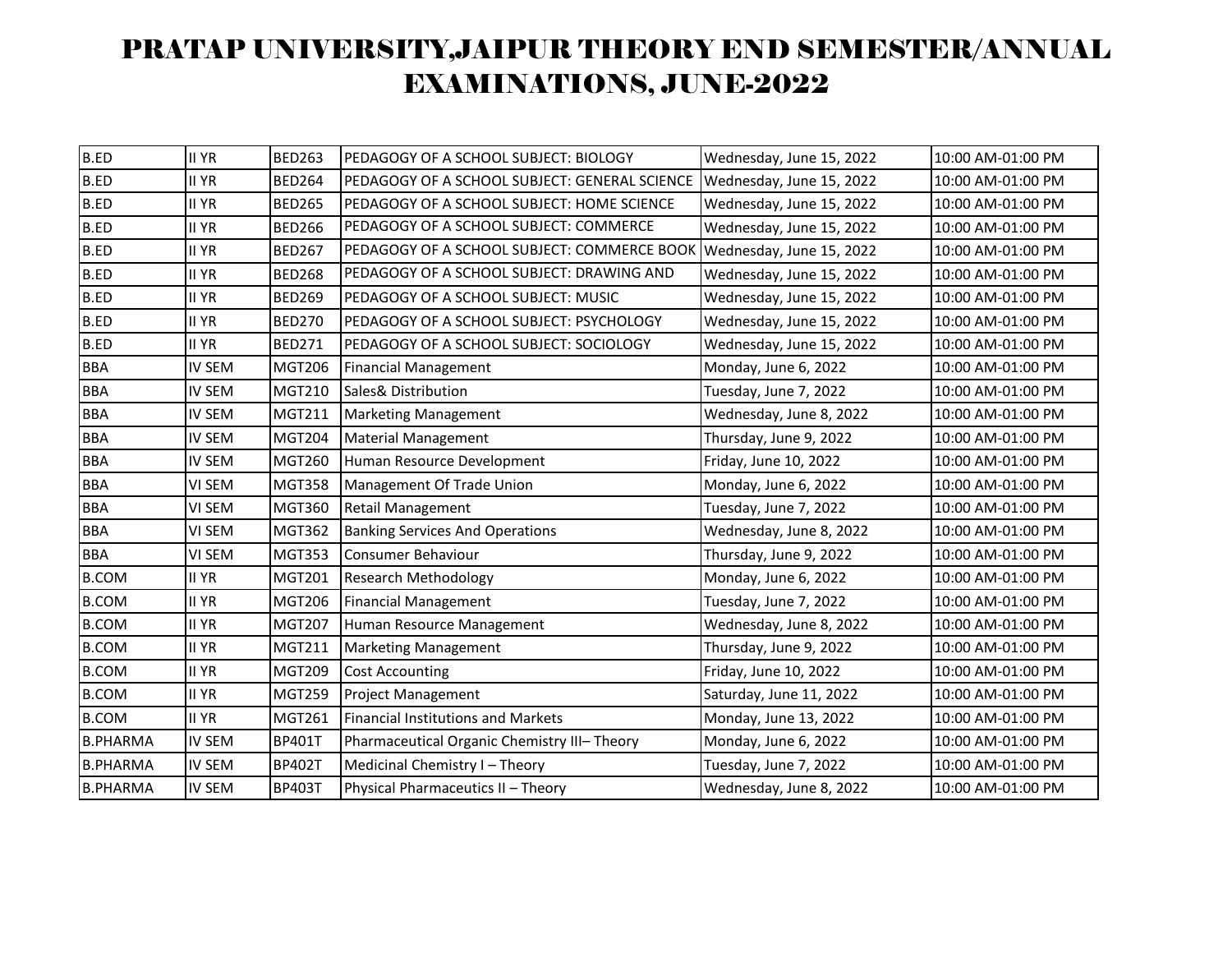| <b>B.PHARMA</b> | <b>IV SEM</b>   | <b>BP404T</b>  | Pharmacology I - Theory                        | Thursday, June 9, 2022  | 10:00 AM-01:00 PM |
|-----------------|-----------------|----------------|------------------------------------------------|-------------------------|-------------------|
| <b>B.PHARMA</b> | <b>IV SEM</b>   | <b>BP405T</b>  | Pharmacognosy and Phytochemistry I- Theory     | Friday, June 10, 2022   | 10:00 AM-01:00 PM |
| <b>B.PHARMA</b> | VI SEM          | <b>BP601T</b>  | Medicinal Chemistry III - Theory               | Monday, June 6, 2022    | 10:00 AM-01:00 PM |
| <b>B.PHARMA</b> | VI SEM          | <b>BP602T</b>  | Pharmacology III - Theory                      | Tuesday, June 7, 2022   | 10:00 AM-01:00 PM |
| <b>B.PHARMA</b> | VI SEM          | <b>BP603T</b>  | Herbal Drug Technology - Theory                | Wednesday, June 8, 2022 | 10:00 AM-01:00 PM |
| <b>B.PHARMA</b> | VI SEM          | <b>BP604T</b>  | Biopharmaceutics and Pharmacokinetics - Theory | Thursday, June 9, 2022  | 10:00 AM-01:00 PM |
| <b>B.PHARMA</b> | VI SEM          | <b>BP605T</b>  | Pharmaceutical Biotechnology - Theory          | Friday, June 10, 2022   | 10:00 AM-01:00 PM |
| <b>B.PHARMA</b> | VI SEM          | <b>BP606T</b>  | Quality Assurance - Theory                     | Saturday, June 11, 2022 | 10:00 AM-01:00 PM |
| <b>B.PHARMA</b> | <b>VIII SEM</b> | <b>BP801T</b>  | <b>Biostatistics and Research Methodology</b>  | Monday, June 6, 2022    | 10:00 AM-01:00 PM |
| <b>B.PHARMA</b> | <b>VIII SEM</b> | <b>BP802T</b>  | Social and Preventive Pharmacy                 | Tuesday, June 7, 2022   | 10:00 AM-01:00 PM |
| <b>B.PHARMA</b> | <b>VIII SEM</b> | BP804ET        | Pharmaceutical Regulatory Science              | Wednesday, June 8, 2022 | 10:00 AM-01:00 PM |
| <b>B.PHARMA</b> | <b>VIII SEM</b> | <b>BP811ET</b> | Advanced Instrumentation Techniques            | Thursday, June 9, 2022  | 10:00 AM-01:00 PM |
| <b>MBA</b>      | IV SEM          | <b>MGT504</b>  | Corporate Governance and Corporate Social      | Monday, June 6, 2022    | 10:00 AM-01:00 PM |
| <b>MBA</b>      | IV SEM          | <b>MGT409</b>  | Entrepreneurship development                   | Tuesday, June 7, 2022   | 10:00 AM-01:00 PM |
| <b>MBA</b>      | <b>IV SEM</b>   | <b>MGT583</b>  | <b>Consumer Behaviour</b>                      | Wednesday, June 8, 2022 | 10:00 AM-01:00 PM |
| <b>MBA</b>      | IV SEM          | <b>MGT563</b>  | <b>RETAIL MANAGEMENT</b>                       | Thursday, June 9, 2022  | 10:00 AM-01:00 PM |
| <b>MBA</b>      | IV SEM          | <b>MGT581</b>  | Industrial Relation and labour law             | Friday, June 10, 2022   | 10:00 AM-01:00 PM |
| <b>MBA</b>      | IV SEM          | <b>MGT561</b>  | Strategic Human resource management            | Saturday, June 11, 2022 | 10:00 AM-01:00 PM |
| <b>MBA</b>      | IV SEM          | <b>MGT582</b>  | corporate taxation                             | Monday, June 13, 2022   | 10:00 AM-01:00 PM |
| <b>MBA</b>      | IV SEM          | <b>MGT565</b>  | <b>Financial Market Regulation</b>             | Tuesday, June 14, 2022  | 10:00 AM-01:00 PM |
| <b>MCA</b>      | IV SEM          | <b>CAI563</b>  | ARTIFICIAL INTELLIGENCE                        | Friday, June 10, 2022   | 10:00 AM-01:00 PM |
| <b>MCA</b>      | <b>IV SEM</b>   | <b>CAI559</b>  | PARALLEL COMPUTING                             | Wednesday, June 8, 2022 | 10:00 AM-01:00 PM |
| <b>MCA</b>      | IV SEM          | <b>CAI562</b>  | SYSTEM PROGRAMMING                             | Thursday, June 9, 2022  | 10:00 AM-01:00 PM |
| <b>D.PHARMA</b> | <b>II YR</b>    | DPH201         | Pharmaceutics-II                               | Monday, June 6, 2022    | 10:00 AM-01:00 PM |
| D.PHARMA        | II YR           | <b>DPH202</b>  | Pharmaceutical Chemistry-II                    | Tuesday, June 7, 2022   | 10:00 AM-01:00 PM |
| D.PHARMA        | <b>II YR</b>    | <b>DPH203</b>  | Pharmacology & Toxicology                      | Wednesday, June 8, 2022 | 10:00 AM-01:00 PM |
| D.PHARMA        | <b>II YR</b>    | <b>DPH204</b>  | Pharmaceutical Jurisprudence                   | Thursday, June 9, 2022  | 10:00 AM-01:00 PM |
| <b>D.PHARMA</b> | <b>II YR</b>    | <b>DPH205</b>  | Drug Store & Business Management               | Friday, June 10, 2022   | 10:00 AM-01:00 PM |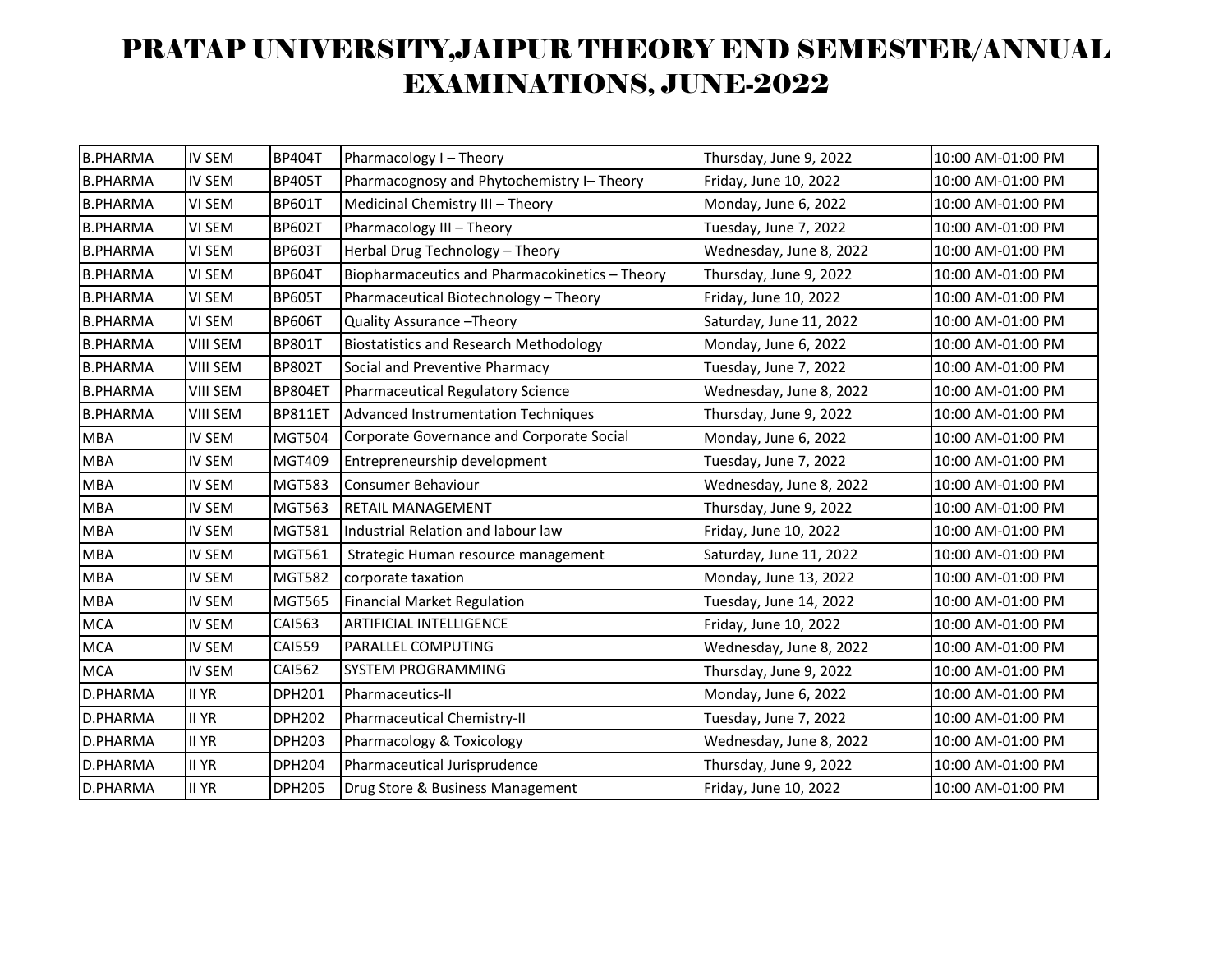| D.PHARMA            | II YR         | <b>DPH206</b> | <b>Hospital &amp; Clinical Pharmacy</b>                 | Saturday, June 11, 2022  | 10:00 AM-01:00 PM |
|---------------------|---------------|---------------|---------------------------------------------------------|--------------------------|-------------------|
| DIPLOMA (EE)        | <b>II YR</b>  | <b>ECD207</b> | INTRODUCTION TO ELECTRONICS ENGINEERING                 | Monday, June 6, 2022     | 10:00 AM-01:00 PM |
| DIPLOMA (EE)        | <b>II YR</b>  | <b>MAT201</b> | <b>ENGINEERING MATHEMATICS</b>                          | Tuesday, June 7, 2022    | 10:00 AM-01:00 PM |
| DIPLOMA (EE)        | <b>II YR</b>  | <b>EED208</b> | ELECTRICAL MEASUREMENTS AND                             | Wednesday, June 8, 2022  | 10:00 AM-01:00 PM |
| DIPLOMA (EE)        | <b>II YR</b>  | EED209        | ELECTRICAL CIRCUIT THEORY                               | Thursday, June 9, 2022   | 10:00 AM-01:00 PM |
| DIPLOMA (EE)        | <b>II YR</b>  | <b>EED207</b> | INTRODUCTION TO ELECTRICAL ENGINEERING                  | Friday, June 10, 2022    | 10:00 AM-01:00 PM |
| DIPLOMA (EE)        | <b>II YR</b>  | EED210        | <b>ELECTRICAL MACHINE-I</b>                             | Saturday, June 11, 2022  | 10:00 AM-01:00 PM |
| DIPLOMA (EE)        | <b>II YR</b>  | <b>ECD208</b> | 8085 MICROPROCESSOR AND C PROGRAMMING                   | Monday, June 13, 2022    | 10:00 AM-01:00 PM |
| DIPLOMA (EE)        | <b>II YR</b>  | EED211        | <b>POWER SYSTEM -I</b>                                  | Tuesday, June 14, 2022   | 10:00 AM-01:00 PM |
| DIPLOMA (EE)        | <b>II YR</b>  | <b>ECD251</b> | <b>ENVIRONMENTAL SCIENCE</b>                            | Wednesday, June 15, 2022 | 10:00 AM-01:00 PM |
| DIPLOMA (EE)        | <b>II YR</b>  | <b>ECD202</b> | <b>DIGITAL ELECTRONICS</b>                              | Thursday, June 16, 2022  | 10:00 AM-01:00 PM |
| DIPLOMA (EE)        | <b>III YR</b> | <b>EED312</b> | <b>Power Electronics and Drives</b>                     | Monday, June 6, 2022     | 10:00 AM-01:00 PM |
| DIPLOMA (EE)        | <b>III YR</b> | <b>EED313</b> | <b>Control System Engineering</b>                       | Tuesday, June 7, 2022    | 10:00 AM-01:00 PM |
| DIPLOMA (EE)        | <b>III YR</b> | <b>EED314</b> | <b>Electrical Machine-II</b>                            | Wednesday, June 8, 2022  | 10:00 AM-01:00 PM |
| DIPLOMA (EE)        | <b>III YR</b> | <b>EED315</b> | <b>Electrical Design and Drawing</b>                    | Thursday, June 9, 2022   | 10:00 AM-01:00 PM |
| DIPLOMA (EE)        | <b>III YR</b> | <b>EED316</b> | Power System-III                                        | Friday, June 10, 2022    | 10:00 AM-01:00 PM |
| DIPLOMA (EE)        | <b>III YR</b> | <b>EED356</b> | Introduction to Switch Gear And Protection              | Saturday, June 11, 2022  | 10:00 AM-01:00 PM |
| DIPLOMA (EE)        | <b>III YR</b> | <b>EED357</b> | Utilization Of Electrical Power and Traction            | Monday, June 13, 2022    | 10:00 AM-01:00 PM |
| DIPLOMA (EE)        | <b>III YR</b> | <b>EED351</b> | <b>Energy Conservation</b>                              | Tuesday, June 14, 2022   | 10:00 AM-01:00 PM |
| DIPLOMA (EE)        | <b>III YR</b> | <b>EED358</b> | Electrical Estimating, Costing And Design of Electrical | Wednesday, June 15, 2022 | 10:00 AM-01:00 PM |
| DIPLOMA (ECE) II YR |               | <b>ECD209</b> | Electronic Measurement & Instrumentation                | Monday, June 6, 2022     | 10:00 AM-01:00 PM |
| DIPLOMA (ECE) II YR |               | <b>EED209</b> | <b>Electrical Circuit Theory</b>                        | Tuesday, June 7, 2022    | 10:00 AM-01:00 PM |
| DIPLOMA (ECE) II YR |               | <b>ECD210</b> | Principles of Electronic Devices & Circuits             | Wednesday, June 8, 2022  | 10:00 AM-01:00 PM |
| DIPLOMA (ECE) II YR |               | ECD211        | Principles of Digital Electronics                       | Thursday, June 9, 2022   | 10:00 AM-01:00 PM |
| DIPLOMA (ECE) II YR |               | <b>ECD212</b> | Wave Propagation & Communication Engineering            | Friday, June 10, 2022    | 10:00 AM-01:00 PM |
| DIPLOMA (ECE) II YR |               | ECD213        | Microprocessor 8085                                     | Saturday, June 11, 2022  | 10:00 AM-01:00 PM |
| DIPLOMA (ECE) II YR |               | ECD214        | Audio & Video System                                    | Monday, June 13, 2022    | 10:00 AM-01:00 PM |
| DIPLOMA (ECE) II YR |               | CSD201        | C-Programming                                           | Thursday, June 16, 2022  | 10:00 AM-01:00 PM |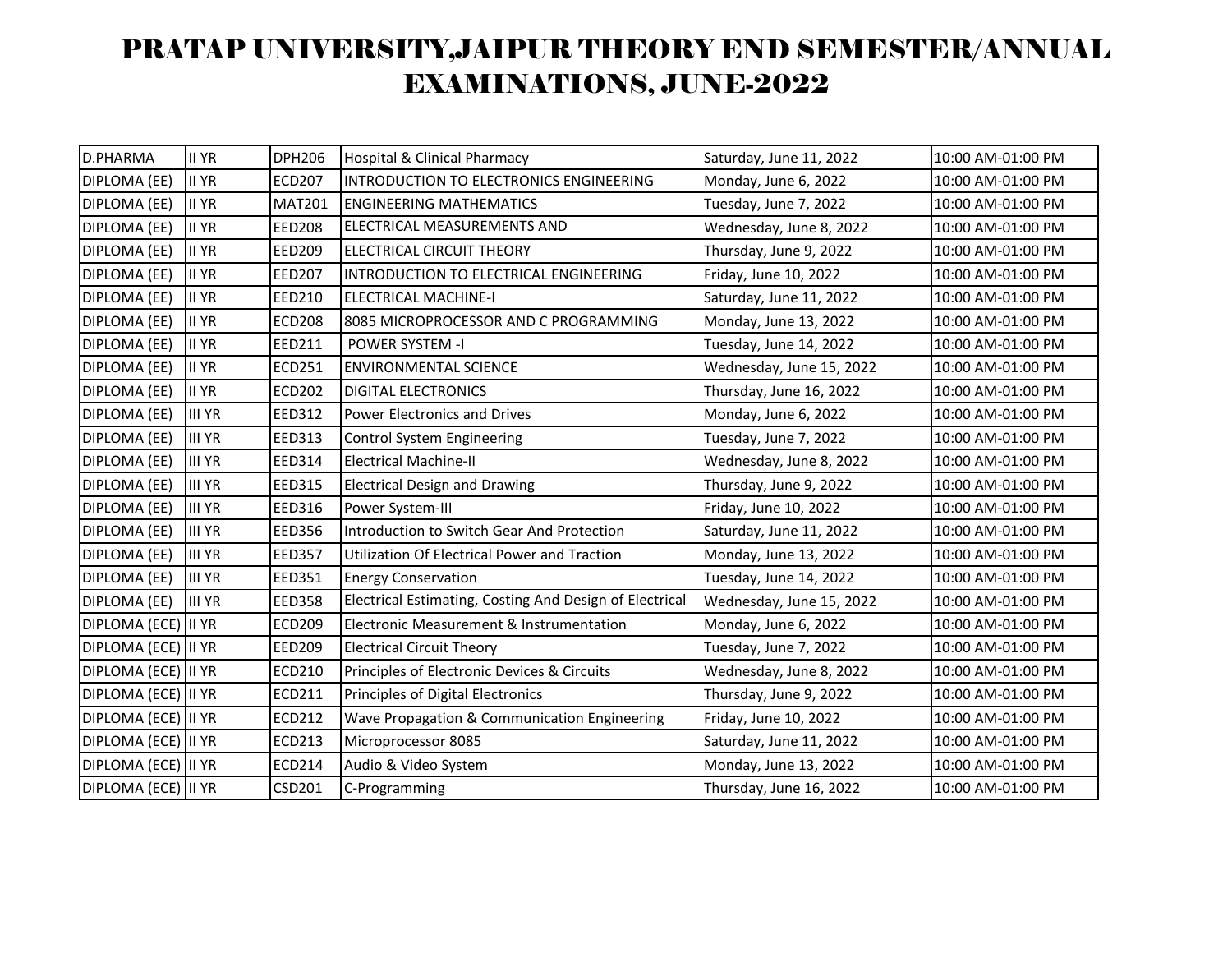| DIPLOMA (ECE)  II YR  | ECD251        | <b>Environmental Science</b>             | Wednesday, June 15, 2022 | 10:00 AM-01:00 PM |
|-----------------------|---------------|------------------------------------------|--------------------------|-------------------|
| DIPLOMA (ECE) II YR   |               | <b>Engineering Mathematics</b>           | Thursday, June 16, 2022  | 10:00 AM-01:00 PM |
| DIPLOMA (ECE) III YR  | ECD311        | Microcontroller                          | Monday, June 6, 2022     | 10:00 AM-01:00 PM |
| DIPLOMA (ECE) III YR  | ECD312        | <b>Advance Communication System</b>      | Tuesday, June 7, 2022    | 10:00 AM-01:00 PM |
| DIPLOMA (ECE)  III YR | ECD313        | Microwave & Optical Fiber Engineering    | Wednesday, June 8, 2022  | 10:00 AM-01:00 PM |
| DIPLOMA (ECE) III YR  | EED312        | <b>Power Electronics and Drives</b>      | Thursday, June 9, 2022   | 10:00 AM-01:00 PM |
| DIPLOMA (ECE) III YR  | ECD317        | Analog Electronics and Circuits          | Friday, June 10, 2022    | 10:00 AM-01:00 PM |
| DIPLOMA (ECE) III YR  | ECD315        | Telecommunication & Switching Networks   | Saturday, June 11, 2022  | 10:00 AM-01:00 PM |
| DIPLOMA (ECE) III YR  | EED313        | Control System Engineering               | Monday, June 13, 2022    | 10:00 AM-01:00 PM |
| DIPLOMA (ECE) III YR  | EED351        | <b>Energy Conservation</b>               | Tuesday, June 14, 2022   | 10:00 AM-01:00 PM |
| DIPLOMA (ECE)  III YR | <b>EED354</b> | Wireless communication fundamental       | Wednesday, June 15, 2022 |                   |
| DIPLOMA (CSE) II YR   | CSD201        | C Programming                            | Thursday, June 16, 2022  | 10:00 AM-01:00 PM |
| DIPLOMA (CSE) II YR   | <b>CSD202</b> | Software Engineering                     | Tuesday, June 7, 2022    | 10:00 AM-01:00 PM |
| DIPLOMA (CSE) II YR   | CSD204        | <b>OPERATING SYSTEM</b>                  | Friday, June 17, 2022    | 10:00 AM-01:00 PM |
| DIPLOMA (CSE) II YR   | CSD205        | OOP'S USING C++                          | Monday, June 6, 2022     | 10:00 AM-01:00 PM |
| DIPLOMA (CSE) II YR   | <b>CSD206</b> | DATABASE MANAGEMENT SYSTEM               | Friday, June 10, 2022    | 10:00 AM-01:00 PM |
| DIPLOMA (CSE) II YR   | ECD213        | MICROPROCESSOR 8085                      | Saturday, June 11, 2022  | 10:00 AM-01:00 PM |
| DIPLOMA (CSE) II YR   | ECD211        | PRINCIPLES OF DIGITAL ELECTRONICS        | Monday, June 13, 2022    | 10:00 AM-01:00 PM |
| DIPLOMA (CSE) II YR   | <b>CSD256</b> | <b>INTERNET &amp; WEB TECHNOLOGY</b>     | Tuesday, June 14, 2022   | 10:00 AM-01:00 PM |
| DIPLOMA (CSE) III YR  | CSD301        | <b>COMPUTER ORGANIZATION</b>             | Monday, June 6, 2022     | 10:00 AM-01:00 PM |
| DIPLOMA (CSE) III YR  | CSD302        | <b>JAVA PROGRAMMING</b>                  | Friday, June 17, 2022    | 10:00 AM-01:00 PM |
| DIPLOMA (CSE) III YR  | CSD303        | <b>COMPUTER NETWORKS</b>                 | Wednesday, June 8, 2022  | 10:00 AM-01:00 PM |
| DIPLOMA (CSE) III YR  | CSD306        | <b>VISUAL BASIC .NET-</b>                | Thursday, June 9, 2022   | 10:00 AM-01:00 PM |
| DIPLOMA (CSE) III YR  | <b>CSD307</b> | <b>NETWORK SECURITY</b>                  | Friday, June 10, 2022    | 10:00 AM-01:00 PM |
| DIPLOMA (CSE) III YR  | <b>CSD208</b> | <b>INTRODUCTION TO PHP</b>               | Wednesday, June 8, 2022  | 10:00 AM-01:00 PM |
| DIPLOMA (CSE) III YR  | <b>CSD353</b> | FUNDAMENTAL OF LINUX & SHELL PROGRAMMING | Wednesday, June 15, 2022 | 10:00 AM-01:00 PM |
| DIPLOMA (CSE) III YR  | CSD354        | <b>DATA MINING</b>                       | Tuesday, June 14, 2022   | 10:00 AM-01:00 PM |
| DIPLOMA (ME)  II YR   | <b>MED201</b> | <b>Strength of Materials</b>             | Monday, June 6, 2022     | 10:00 AM-01:00 PM |
|                       |               | <b>MAT201</b>                            |                          |                   |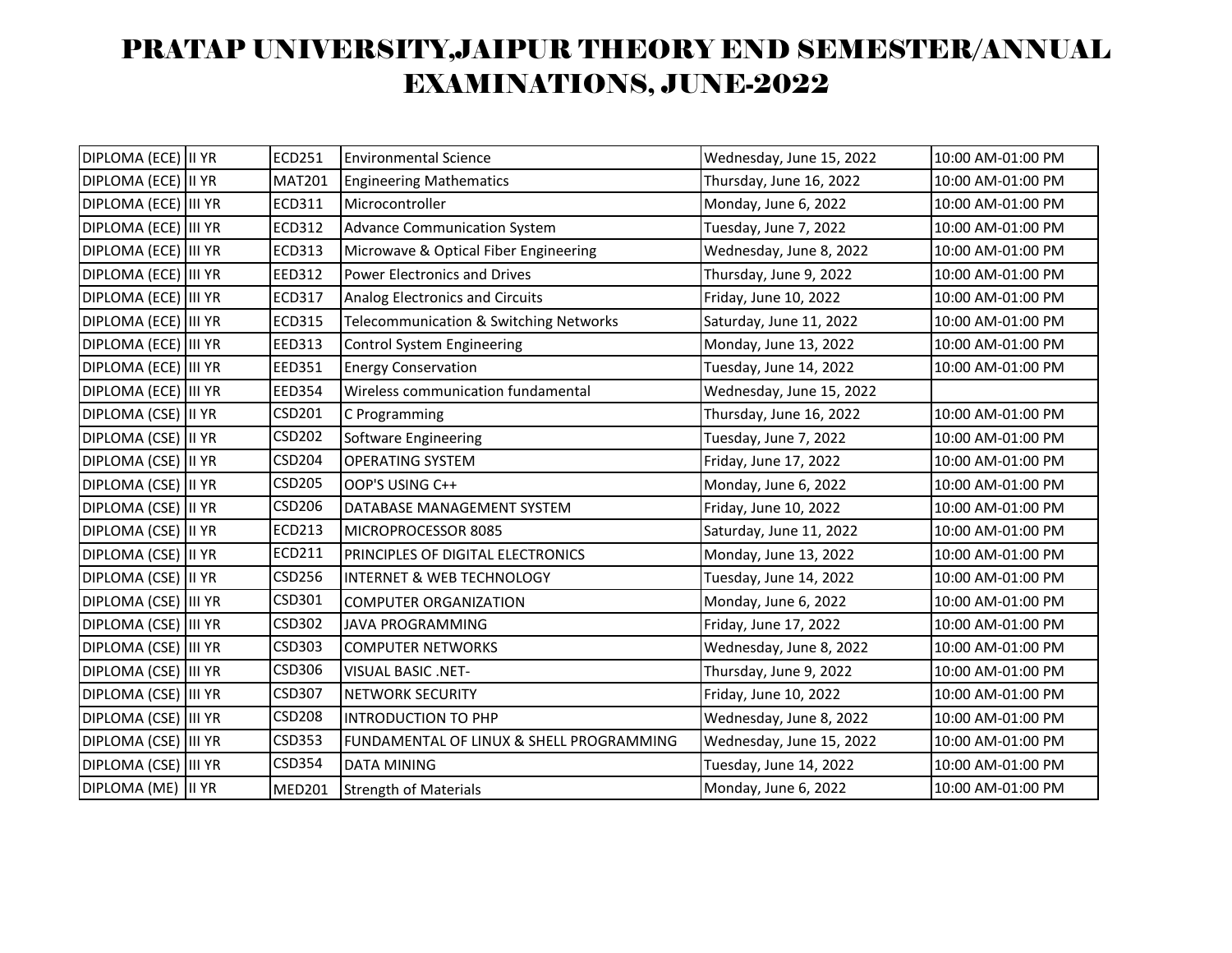| DIPLOMA (ME) | II YR         | <b>MED202</b> | Fluid Mechanics & Machines                   | Tuesday, June 7, 2022    | 10:00 AM-01:00 PM |
|--------------|---------------|---------------|----------------------------------------------|--------------------------|-------------------|
| DIPLOMA (ME) | II YR         | <b>MED203</b> | <b>Engineering Materials and Processes</b>   | Wednesday, June 8, 2022  | 10:00 AM-01:00 PM |
| DIPLOMA (ME) | II YR         | MED204        | <b>Theory Of Machines</b>                    | Thursday, June 9, 2022   | 10:00 AM-01:00 PM |
| DIPLOMA (ME) | <b>II YR</b>  | <b>MED205</b> | Machine Drawing And Computer Aided Drafting  | Friday, June 10, 2022    | 10:00 AM-01:00 PM |
| DIPLOMA (ME) | II YR         | <b>MED206</b> | <b>Basic Autombile Engineering</b>           | Saturday, June 11, 2022  | 10:00 AM-01:00 PM |
| DIPLOMA (ME) | II YR         | <b>MED207</b> | Electrical & Electronics Engineering         | Monday, June 13, 2022    | 10:00 AM-01:00 PM |
| DIPLOMA (ME) | <b>II</b> YR  | <b>MED208</b> | Thermodynamics                               | Tuesday, June 14, 2022   | 10:00 AM-01:00 PM |
| DIPLOMA (ME) | II YR         | <b>MED209</b> | Workshop Technology & Metrology              | Wednesday, June 15, 2022 | 10:00 AM-01:00 PM |
| DIPLOMA (ME) | II YR         | <b>MED210</b> | C Programming                                | Thursday, June 16, 2022  | 10:00 AM-01:00 PM |
| DIPLOMA (ME) | <b>III YR</b> | <b>MED301</b> | <b>Computer Aided Manufacturing</b>          | Monday, June 6, 2022     | 10:00 AM-01:00 PM |
| DIPLOMA (ME) | <b>III YR</b> | <b>MED302</b> | <b>CNC Machine &amp; Automation</b>          | Tuesday, June 7, 2022    | 10:00 AM-01:00 PM |
| DIPLOMA (ME) | <b>III YR</b> | <b>MED303</b> | <b>Mechanical Estimation &amp; Costing</b>   | Wednesday, June 8, 2022  | 10:00 AM-01:00 PM |
| DIPLOMA (ME) | <b>III YR</b> | <b>MED304</b> | Advance Workshop Techniques                  | Thursday, June 9, 2022   | 10:00 AM-01:00 PM |
| DIPLOMA (ME) | <b>III</b> YR | <b>MED305</b> | Thermal Engineering & Heat Transfer          | Friday, June 10, 2022    | 10:00 AM-01:00 PM |
| DIPLOMA (ME) | <b>III YR</b> | <b>MED306</b> | Power Plant Engineering                      | Saturday, June 11, 2022  | 10:00 AM-01:00 PM |
| DIPLOMA (ME) | <b>III YR</b> | <b>MED307</b> | Refrigeration & Air Conditioning             | Monday, June 13, 2022    | 10:00 AM-01:00 PM |
| DIPLOMA (ME) | <b>III</b> YR | <b>MED308</b> | Industrial Management                        | Tuesday, June 14, 2022   | 10:00 AM-01:00 PM |
| DIPLOMA (ME) | <b>III</b> YR | <b>MED309</b> | <b>Production Technology</b>                 | Wednesday, June 15, 2022 | 10:00 AM-01:00 PM |
| DIPLOMA (CE) | <b>II YR</b>  | <b>DCE201</b> | <b>STRENGTH OF MATERIALS</b>                 | Monday, June 6, 2022     | 10:00 AM-01:00 PM |
| DIPLOMA (CE) | <b>II YR</b>  | <b>DCE202</b> | <b>FLUID MECHANICS</b>                       | Tuesday, June 7, 2022    | 10:00 AM-01:00 PM |
| DIPLOMA (CE) | <b>II YR</b>  | <b>DCE203</b> | <b>BUILDING TECHNOLOGY</b>                   | Wednesday, June 8, 2022  | 10:00 AM-01:00 PM |
| DIPLOMA (CE) | <b>II YR</b>  | <b>DCE204</b> | SURVEYING-I                                  | Thursday, June 9, 2022   | 10:00 AM-01:00 PM |
| DIPLOMA (CE) | <b>II YR</b>  | <b>DCE205</b> | <b>TRANSPORTATION ENGINEERING</b>            | Friday, June 10, 2022    | 10:00 AM-01:00 PM |
| DIPLOMA (CE) | <b>II YR</b>  | <b>DCE206</b> | SOIL AND FOUNDATION ENGINEERING              | Saturday, June 11, 2022  | 10:00 AM-01:00 PM |
| DIPLOMA (CE) | <b>II YR</b>  | <b>DCE207</b> | <b>CONCRETE TECHNOLOGY</b>                   | Monday, June 13, 2022    | 10:00 AM-01:00 PM |
| DIPLOMA (CE) | <b>II YR</b>  | <b>DCE208</b> | <b>BUILDING DRAWING</b>                      | Tuesday, June 14, 2022   | 10:00 AM-01:00 PM |
| DIPLOMA (CE) | <b>II YR</b>  | <b>DCE209</b> | <b>CONSTRUCTION MATERIALS AND EQUIPMENTS</b> | Wednesday, June 15, 2022 | 10:00 AM-01:00 PM |
| DIPLOMA (CE) | <b>III YR</b> | <b>DCE301</b> | THEORY OF STRUCTURE                          | Monday, June 6, 2022     | 10:00 AM-01:00 PM |